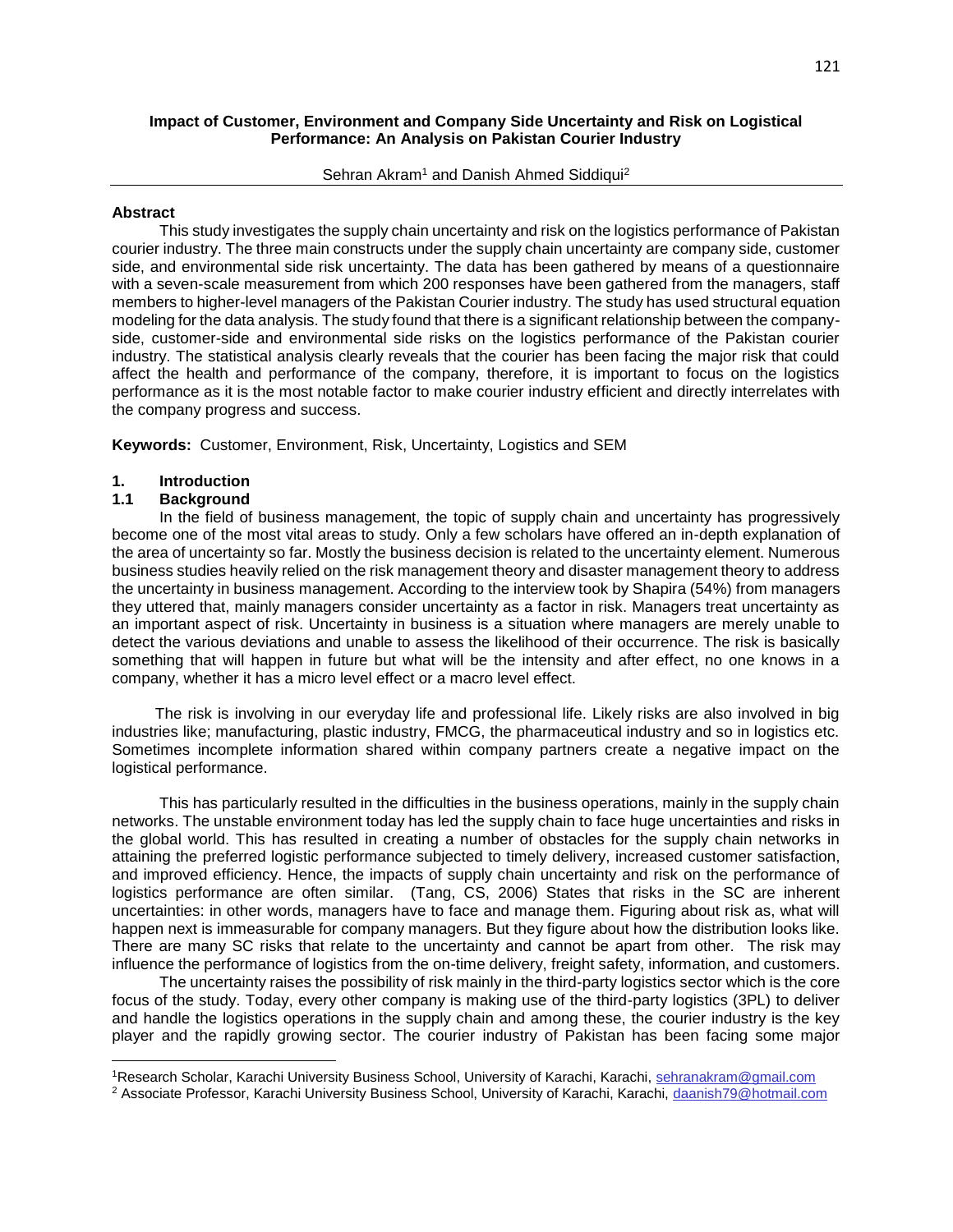uncertainties that are disrupting their logistic performance and that as a result needs core attention to provide a pathway to the courier industry of Pakistan to run their operations smoothly by identifying the major components of supply chain uncertainty.

 A courier company is a less than truckload (LTL) third-party logistics (3PL) carrier. 3PLs are engaged into dissimilar types including freight forwarders, courier companies and other companies that integrate & offer subcontracted logistics and transportation services. In Pakistan, there are many issues like political instability, road infrastructure, buildings etc. due to which these courier service providers somehow face the issue of delivering in some certain areas of Pakistan of the parcel on time. In today's era delivery from courier is different from traditional rail, sea, road or air transport, courier delivery offers door to door fast delivery, and customers may be directly involved in the delivery processes.

 Now customers are also given the tracking numbers to keep the check on the parcel they requested for delivery. Functions of logistics are being outsourced to the service providers external with the purpose of obtaining economic, technological, and strategic advantages. To provide a spontaneous understanding of the impacts of supply chain uncertainty and risk on the logistics performance in the courier industry, this paper presents an empirical study of supply chain uncertainty and risk in the Pakistan courier industry by examining the impacts of both supply chain uncertainty and risk simultaneously on the logistics performance. The quantitative methods are deployed to analyze the impacts of supply chain uncertainty and risk on the logistics performance.

#### **1.2 Problem Statement**

 Within supply chains risk of uncertainty has augmented and risk is a result of the internal and external uncertainties that affect the supply chain (Rodrigues et al. 2008). According to some authors, uncertainty is a concerning problem in the supply chain and logistics industry. As per (Davis, 1993) he urges that in the literature of supply chain, SC risk and uncertainty has now become the foremost topic in the supply chain. There were some limitations in the earlier studies that highlight SC collaboration and strategic implication in making supply chain better. The area of supply chain collaboration has not been given much attention in the previous studies and neither its benefits have been highlighted in the previous literature which makes it important to explore this area of supply chain in the present study in order to have enhanced productivity and profitability (Rani, 2015). The area of study has not taken place in Pakistan courier industry up till now which is a major gap. Logistical challenges are present all around the world in with different aspects ranging from the transportation issues to the legislative issues and demographic issues. The difficulties that come under the functions of the logistics industry and processes culminates into the extra loss of the resources, money and time. A similar situation is with the logistics industry of Pakistan.

 The present empirical study centers on the relationship between supply chain uncertainty and risk and its impact on logistics performance in the courier industry of Pakistan. This study finding will provide an insight into the starting point for an understanding of supply chain uncertainty and risk in the courier industry. In this quantitative study, the SEM (structure equation modeling) approach was used to examine the relationship between supply chain uncertainty risk and impact on logistics performance in the Pakistan courier industry.

 By exploring the SC uncertainty and risk in the courier industry of Pakistan, it will support other underdeveloped countries in the concerned area to have a pathway to improve their situation of the logistic performance. For instance, issues in green logistics, blocking of traffic, inefficient and poor information sharing between company partners are the most common issues that can be generalized to provide a direction to other countries to seek for the measures to be implemented in their courier industry as well.

#### **1.3 Gap Analysis**

 The challenge of logistics is present all around the world in with different aspects ranging from the issue of transportation to the issue of legislation and demographic issues. The hindrances that come under the processes and functions of the logistics industry culminates into the extra loss of the resources, money and time. The same situation goes with the logistics industry of Pakistan. Pakistan, a developing country is different in many accepts from the courier industry of developed countries, moreover, each country is subjected to different logistic challenges, geographical challenges and most importantly, technological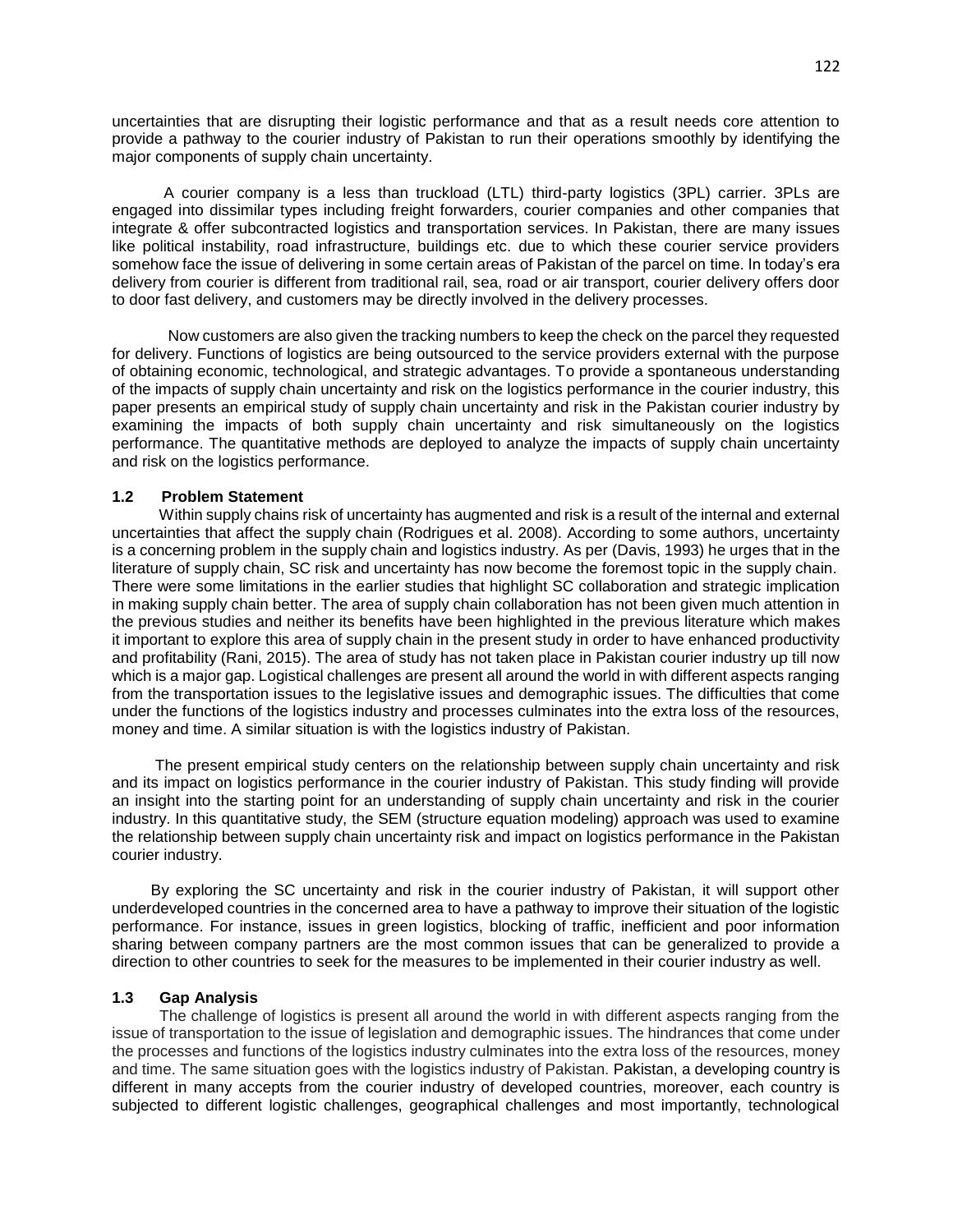challenges. In advanced countries, there is higher dependence on the technology, however, in Pakistan courier companies have headed towards incorporating technology but not the higher extent. There is a major difference in the roads and regional conditions of countries like Australia and Pakistan which marks as one of the essential factors to count while analyzing the barriers of logistic industry's poor performance (Stewart, 2011). Some other issues that Pakistan logistics industry is has been facing are the railway conditions that are not even able to cater the transportation needs of the passengers is leaving alone the freight transportation in the country.

 In Pakistan, trucks are used as goods transportation more that are also disintegrated due to the withdrawal of waiver by the government of 16 to 17 percent on trucking (Dawn News, 2011). Above all, the trucking sector is not organized and the corporate sector has always been reluctant to use it. On the other hand, advanced countries have a wide range of transportation and government support system in their industry. From this, we can analyze that Pakistan is different when it comes to challenges faced in logistics industries.

# **1.4 Significance of Study**

 The study aims at significantly contributing to enhancing the logistics performance in the courier industry and help companies to find potential solutions through evaluating the customer side risk factors, company side risk factors and environmental risk factors. This will also help other industries facing similar risks and logistic issues. Every industry has been significantly contributing in the economy of Pakistan however, the net inflow of the courier industry has been increasing with the time. Other major industries that are contributing in Pakistan includes manufacturing industry, textile industry and many more. The risk evaluation proves that all the industries have been facing these risks primarily because of tense geopolitical environment, energy dependency, under developed financial system, and lack of managerial implications (Ahmed & Ahsan, 2011). Moreover, by analyzing the supply chain uncertainty and risk in Pakistan, it will help other underdeveloped countries in the concerned area to have a pathway to improve their situation of the logistic performance. For example, issues like green logistics, traffic congestion, poor information sharing are the most common ones that can be generalized to provide a direction to other countries to seek for the measures to be implemented in their courier industry as well.

## **1.5 Research Objectives**

Following are the research objectives:

- **RO1**: To examine the impact of supply chain uncertainty and risk on logistics performance.
- **RO2**: To examine the relationship between the components of the company, customer and environmental side risk on the logistics performance of Pakistan Courier industry.
- **RO3**: To evaluate the components of supply chain risks and uncertainty that affects the performance of logistics in Pakistan courier industry.

## **1.6 Research Questions**

Following Research questions will be answered in the study

- 1. Is there a significant impact on supply chain uncertainty and risk on logistic performance?
- 2. Is there a significant relationship among the components of the company, customer and environmental side risk on the logistics performance of Pakistan Courier industry?
- 3. What are the components of supply chain risks and uncertainty that affects the performance of logistics in Pakistan courier industry?

# **1.7 Operational Definitions**

# **1.7.1 Supply Chain Uncertainty and Risk**

 Supply-chain uncertainty is an issue with which every practicing manager wrestles, deriving from the increasing complexity of global supply networks (Simangunsong et al., 2012).

## **1.7.2 Logistic Performance**

 Logistics is the practice of moving inventory or supplies from a point of origin to a point of use in the most possible efficient way (Kimmons, 2018). The term of logistics performance is linked to the extent to which the firm performs the logistical activities and manages the difficulties coming their way efficiently.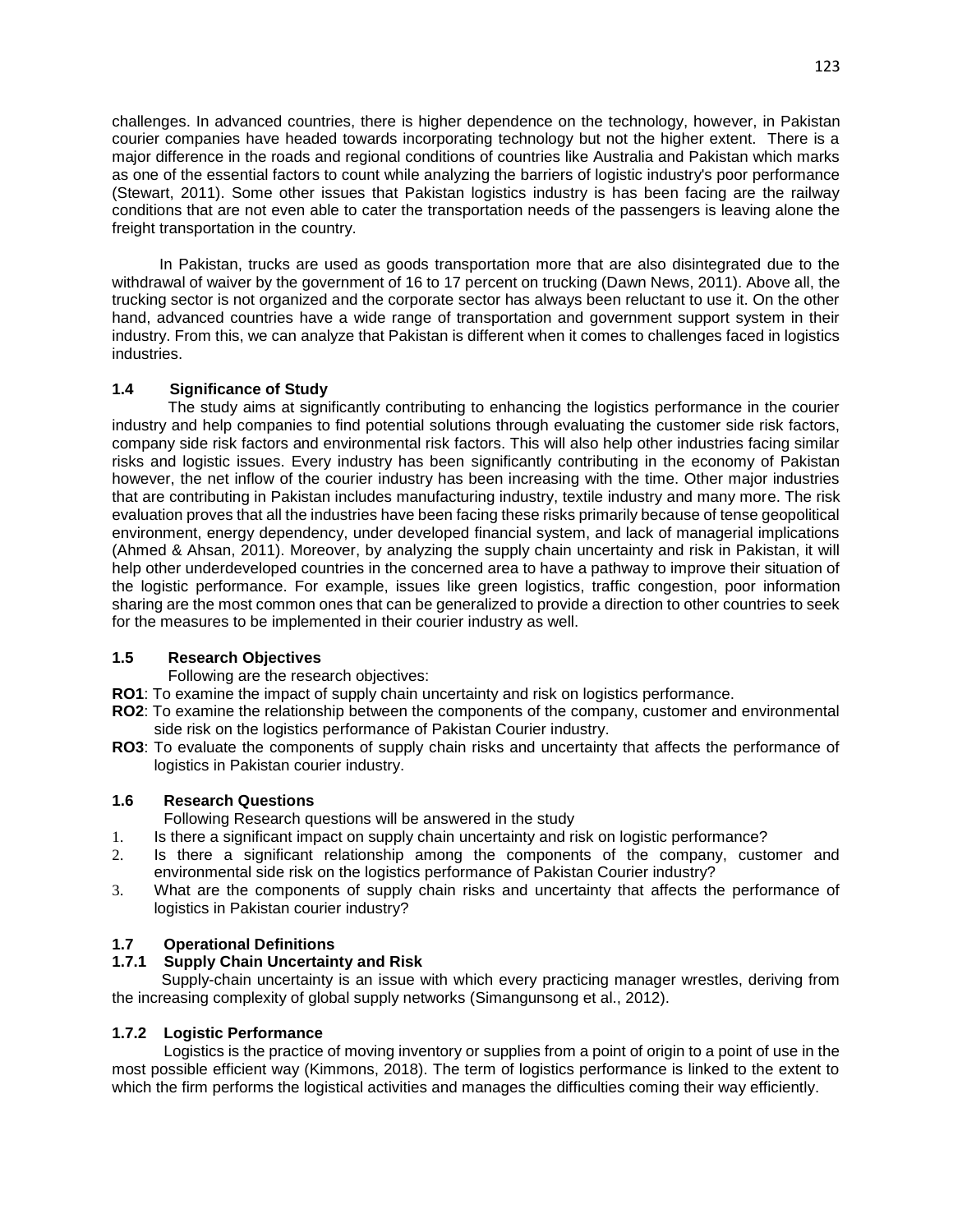### **2. Literature Review**

# **2.1 Uncertainty and Risk**

 Uncertainty and risk are said to be the probability of loss or any happening of the event or situation that might be unknown or known to the subject but can create a major loss to the subject. The overall meaning of the term is the idea of being unknown in terms of the time and happening of the event or incident. Seeing the definition of the uncertainty from the economic perspective, it can be stated that it is a business risk that cannot be calculated and whose importance cannot be assumed or assured. In order to discover the major distinction among the two terms which is risk and uncertainty, it was stated in one study that uncertainty is a kind of risk that can be measured and it is defined as the indecision depending on the grounded possibility (Knight, 1921). In another study, it was proposed that in the business setting, the risk is defined as the negative disparity that can affect the productivity of the business including the profits, cost, market stake of the organization that also influences the performance of the business (Miller, 1992).

The occurrence of risk and uncertainty usually takes place due to the fact that the businesses do not have an adequate understanding of what actually is going to happen in the coming future. In the businesses, the best possible methods are used by people in order to perform every analysis, however, despite this, there still lies the possibility of the happening of the unknown event anytime in the future. As stated by Aven (2011) there is an adjacent association among the risk and uncertainty as the probability of risk can be raised and is occurred as a result of uncertainty. It can also be stated that the risk occurrence might also be due to the indecision regarding the future which implies that any unassured event might take place and when such vague events will occur, it will create more damage that might harm huge loss (Waters, 2011).

# **2.2 Supply Chain Risk and Uncertainty**

The risk and uncertainty in the supply chain department have been always one of the burning issues however, this risk seems to be interchangeable (Ritchie & Brindley, 2007). In addition, it has been found that there is a vague and extensive difference in the uncertainty level and risk-taking in the supply chain and it is important to be aware of the differences (McManus & Hastings, 2006). There is a lot of supply chain related risk that causes a high level of uncertainty in the ongoing operations (Rodrigues et al., 2010). According to Peck (2006), there are many of the research papers that have a notable impact and academic view on the customer, company and environmental risk that could create an adverse impact on the supply chain performance of the company (Wagner & Bode, 2008).

With respect to the theoretical perspective, there are two different concepts of risk and uncertainty and all the aspects seems to be really important for the company management Simangunsong et al., 2012 and Sanchez-Rodrigues et al., 2008). With respect to the uncertainty and risk in the supply chain, there are several complicated concepts and areas that need to be assessed in order to minimize their bad impact on the supply chain at national and international level (Rodrigues et al., 2010). All the types of risk comprise of different uncertainties, sources, drivers and consequences (Christopher & Lee, 2004). It is an important aspect to identify different techniques related to tackling the supply chain uncertainties in concern with the business and actual industries (Manuj & Mentzer, 2008). Different business and industries have various drivers and sources related to the risk and uncertainties.

## **2.3 Customer-side Risk and Uncertainty**

For each of the company, the customers have been considered as their assets however, it is important for the company to make their customers gratified and happy to obtain the goodwill with the customers and to make them loyal and retained with the company. There are some of the customers, who seems to be a danger for the company and might be a big risk that affects the company performance. The type of risk seems to be associated between the customers and the company and the operations interrelated to the courier company. It is the foremost duty of the company to deliver good quality goods from the point of origination to the point of destinations. There are two customers that include the consigners and the consignees and parting them away is not an essential tool especially with respect to the reverse logistics when there is a probability of rising (Coyle et al., 2008). This kind of network interrelated risks is considered as customer-related uncertainties (Jüttner, Peck & Christopher 2003).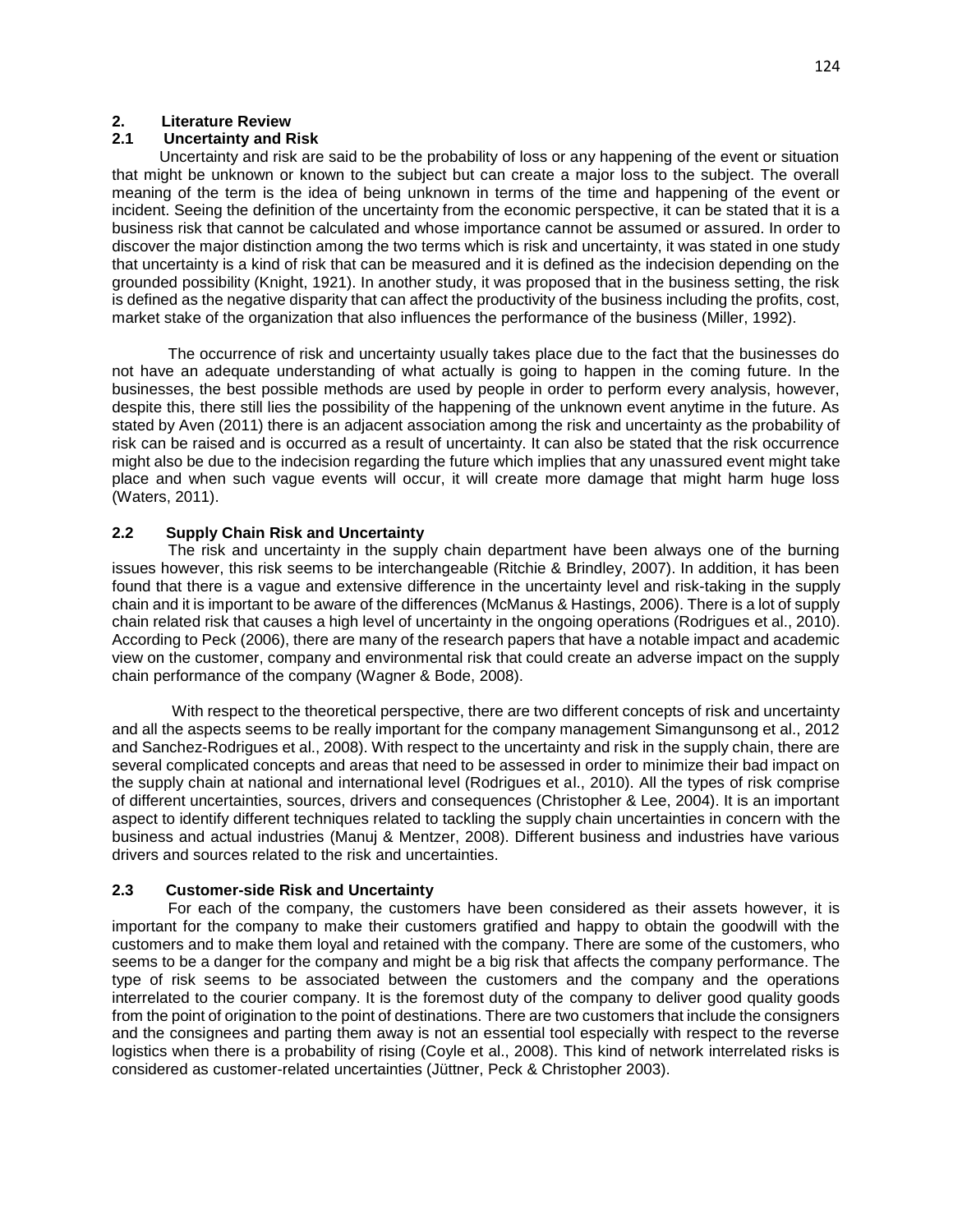# **2.4 Company-side Risk and Uncertainty**

Under this context, some of the problems that mainly arise in the business setting are the sharing of the information which is important for the company followed with the capital to borrow proper and appropriate timely information for the parcel pickup from the customer and dropping it off at the preferred destination. The uncertainty and risk related to information lead to impact the timely information and also it affects the accessibility in the logistics and transport service offers'. The information which is on time helps in the smooth running of the supply chain, especially when it comes to the courier industry as accurate information is very essential for the managers and other staff members. There have been a number of previous studies that have taken into the account the fact that unknown information is the primary reason behind the risk and uncertainty in the supply chain (Murugesan, Natarajan & Lakshminarayanan 2013).

## **2.5 Environment Risk and Uncertainty**

Businesses function in the complex environment either it is related to politics, economy, technology or social aspects. If the business is willing to survive in the market it is essential to consider all the abovementioned factors. The possibility of risk can take place when the connection between the supply chain environment and the external environment takes place. It was argued in a study that environmental risk if overlooked and ignored can create great hurdles in the logistic performance of the company (Juttner et al., 2003). It is difficult to ignore and predict such kind of issue like a car accident might be due to the blocking of the traffic that will have a direct impact on delaying the delivery. This, as a result, culminates into the higher impact on the courier company. This makes the environmental uncertainty a major factor to prefer and considering it as an essential risk and planning as per the condition will result in creating an efficient reactive approach to the problem. Some of the other external factors that impact the logistic performance in the form of political hindrances such as the laws related to import, competitors and fluctuations with respect to price create complexities in the smooth running of the operations of the supply chain (Prater, 2005). All these external factors are the essential risk factors in the supply chain management in the form of external risk elements that might be a major barrier in the effective logistic performance. Moreover, some of the other uncertainties and risk includes the occurrence of the natural calamities, issue of terrorism and diseases problems. These factors can also create issues in the smooth running of the supply chain operations as they may create delays and a major loss to the entity and its operations. In a study related to the political risk, political unrest and terrorism have the essential role in disturbing the supply chain management Olson and Wu, (2010).

## **2.6 Logistics Performance**

The measurement of the performance has been considered as one of the important keys to obtain the factors of organizational success however, these factors could be measured in two different ways including hard and soft (objectives and responsiveness) evaluation (Chow, Heaver & Henriksson, 1994). All the hard evaluation comprises of the raw statistics, financial status, cost, and commission stats while the idea of soft measures includes self-perception and appraisals. It has been also noted that the analysis and evaluation of the performance could be done by comparing the actual results with the specified objectives (Hudson, Haas & Uddin, 1997). Performance measurement serves as the pointers of the work that is being performed and the outcome attained by that activity (Cohen & Roussel, 2005). There has been multiple pointers and factors of the logistics performance that have been discussed in the previous literature. Leighton (2012) in his study stated customer service as one significant feature of the logistics performance. The cost of transportation is another essential key pointer of the logistics performance highlighted by Christopher (1998) in his observation. There has a number of empirical investigations that have given their core focus on the concept of service and quality and linked it to the logistic performance stating that the superior service and quality also leads to the effective logistic performance of the company.

 In another study, it was suggested that effective logistics performance is an underlying factor and success mantra for the logistics providers (Richard & Rein, 2004). The study took the transport and freight industry as the dependent variable and defined the nature of the courier industry starting from the origin point to the destination point. The study revealed that the primary variable was the on-time delivery and four main essential attributed were noted for the logistic performance including quality of service, security, dependability, and costs (Helena, 2012). The study formulated the indicators relating to performance on the basis of the hierarchy framework and four main variables were drawn from the framework including the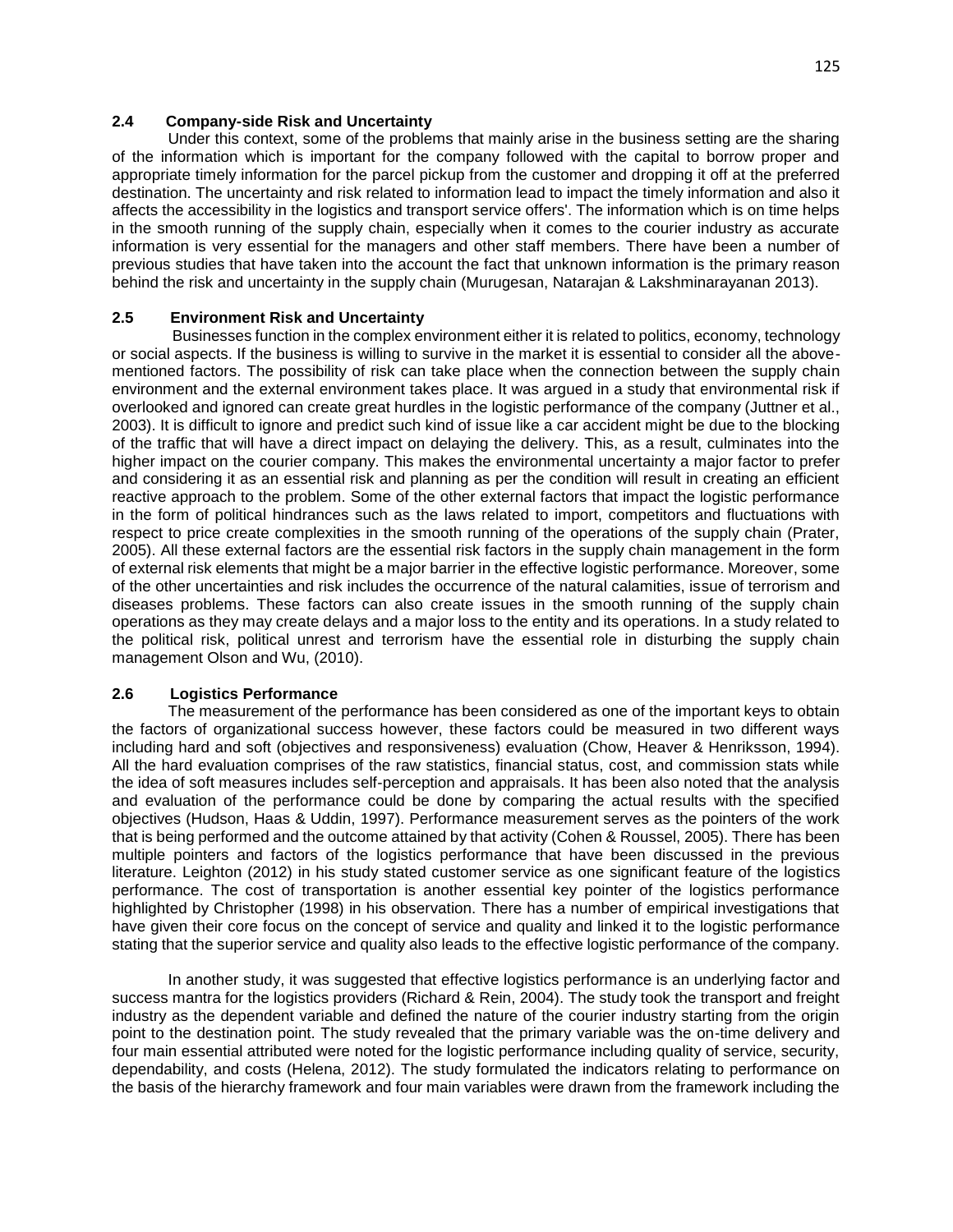timely delivery, regularity of the freight impairment, regularity of disturbing the functions and suppleness (Pitch & Shinya, 2008).

### **2.7 Conceptual Framework**



#### **2.8 Hypotheses**

Ho1: There is no significant relationship between customer side risk and uncertainty on logistics performance

 $H_{a1}$ : There is a significant relationship between customer side risk and uncertainty on logistics performance

Ho2: There is no significant relationship company side risk and uncertainty on logistics performance

Ha2: There is a significant relationship company side risk and uncertainty on logistics performance

Ho3: There is no significant relationship between environmental risk and uncertainty on logistics performance

Ha3: There is a significant relationship between environmental risk and uncertainty on logistics performance.

- Ho4: There is no significant impact of customer-side risk, company side risk and environmental risk on logistics performance
- Ha4: There is a significant impact of customer-side risk, company side risk and environmental risk on logistics performance

## **3. Research Methodology**

 The research is quantitative in nature. Under this approach, the researcher has used the survey as a major tool for the purpose of data collection in order to generate the statistical data to test the hypothesis. The data gathered from the surveys will be later tested to generalize the result for the audience. For the sampling of the data, the data has been gathered from the individuals who are designated as managers, workers and staff members in the courier industry of Pakistan.

 For the instrumentation of the data, a seven-point scale questionnaire has been used in the study. The scale has been adapted from the previous and existing researches to measure the multiple constructs of the supply chain management which has been designed by Al-Shboul et al., (2017). The sample size preferred in the study is 200 including the managers, staff members, and high-level managers form the courier industry of Pakistan. The sample size has been chosen for the convenience of the participants.

 The primary data has been gathered from the survey where the questionnaire has been used a medium for the primary data collection. The questionnaire has been made with the combination of previous researches and adapted from the base paper of the present study. The questionnaire has been filled online and through emails. The permission has taken from some of the courier industries of Pakistan for the collection of data. The questionnaire has been divided online and by means of the direct electronic data entry method that was used for the recording of answers.

 When it comes to questionnaire adaption it is mandatory to measure the quality and validity of the questionnaires from the concern professionals. The validity of this questionnaire has been approved from the supply chain professional and the relevant teacher of supply chain. The statistical method used in the study is Structural Equation Modelling that is incorporated into the PLS software. One of the main tools used in the study is SEM. The tool showed the association between the multiple variables proposed in the study. The tool combines the measurement and structural model into a unified statistical test. The two main methods used to do the SEM are the Covariance method and the Partial Least Square.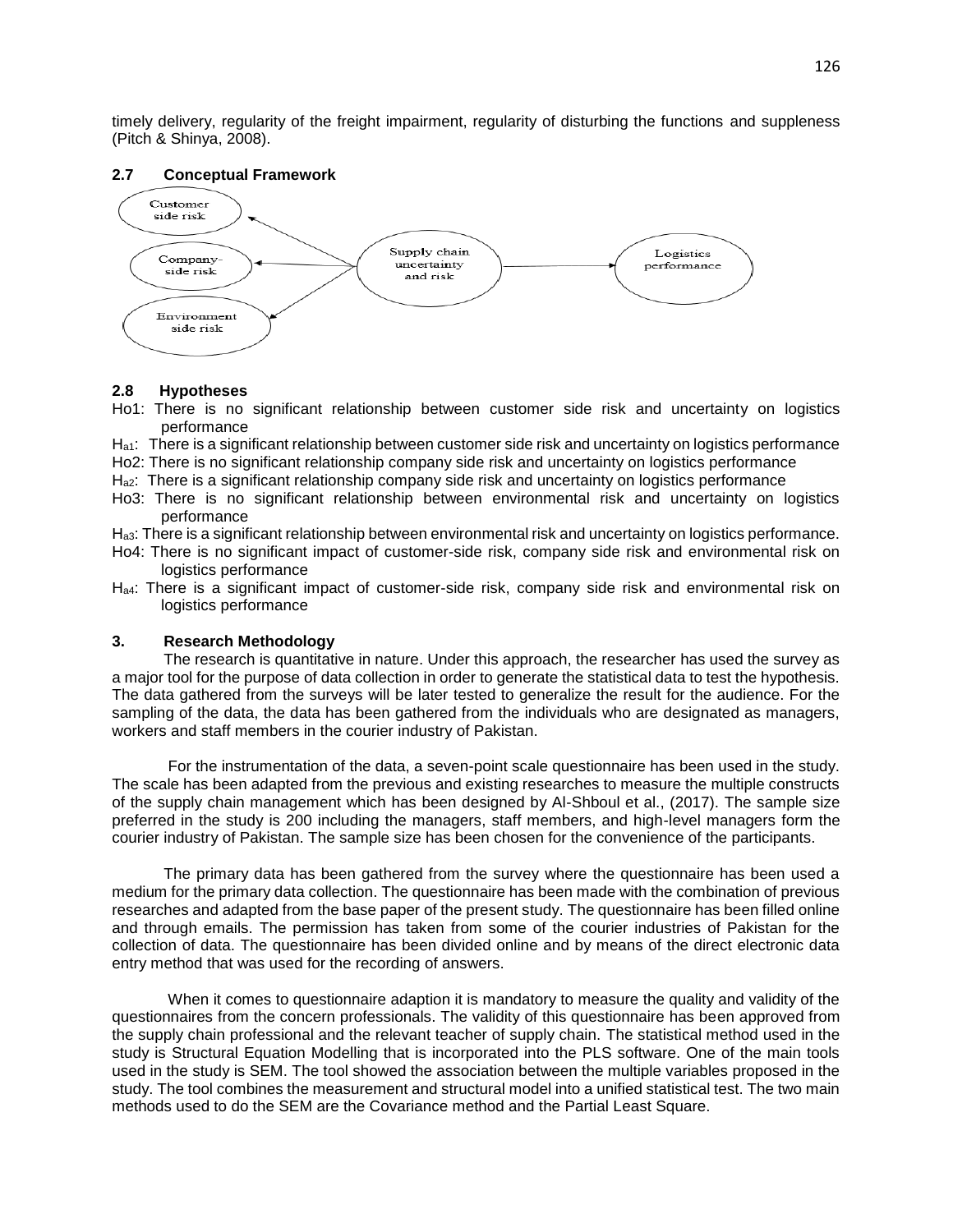# **4. Data Analysis**

 This particular section solely presents findings from the survey and research models. Under the different categories, the questionnaire used to measure the supply chain uncertainty and risk. SPSS was used for the initial testing for data screening and pilot testing. The software of smart PLS 3.2.4 used for the testing of convergent validity, content validity, and reliability. In the subsequent section analysis of data has described. The two criteria were used to validate and reliability of data of outer model that comprises of convergent validity and content validity.

# **4.1 Composite Reliability**

 Of the whole measurement model evaluation of composite reliability is done by cross-loadings and genuine interpretation of (CFA) confirmatory factor analysis. Reliability is defined as the measurement of the fact that how many degrees of consistency lies between the multiple variables (Hair, 2010). The reliability is calculated by composite reliability must higher than 0.700. In the below-mentioned table, it can be seen that the CR values of all the variables are greater than 0.7 which makes the data and questions reliable enough. As per (Chin, 1998) and (Heir et al, 2013) it's a requirement to have a strong factor loading within the construct and if any weak construct found in construct model elimination is to improve the outer model.

## **Table 1: Composite Reliability**

| <b>Variables</b>             | <b>Composite Reliability</b> |
|------------------------------|------------------------------|
| <b>Company Side Risk</b>     | 0.894                        |
| <b>Customer Side Risk</b>    | 0.862                        |
| <b>Environment Side Risk</b> | 0.87                         |
| Logistics Performance        | በ ጸ37                        |

#### **4.2 Path Model Figure1: Path Model**



In the above-mentioned figure, the path model results are presented. For the testing of hypotheses in the paper a path coefficient is used. The standardized path estimates  $(\beta)$  direction, represent the strength and significance of the relationship between constructs. β is considered to be large, medium and small for values of greater than 0.37, 0.24 and 0.1, respectively. In path coefficient, the absolute value should not be greater than 1. Positive value stands for a positive relationship. The significant path coefficient showed that logistics performance is influenced by the supply chain uncertainty and risk. The findings are presented, and the results show there is a positive significant relationship between supply chain uncertainty and risk and the logistics performance in the Pakistan courier industry.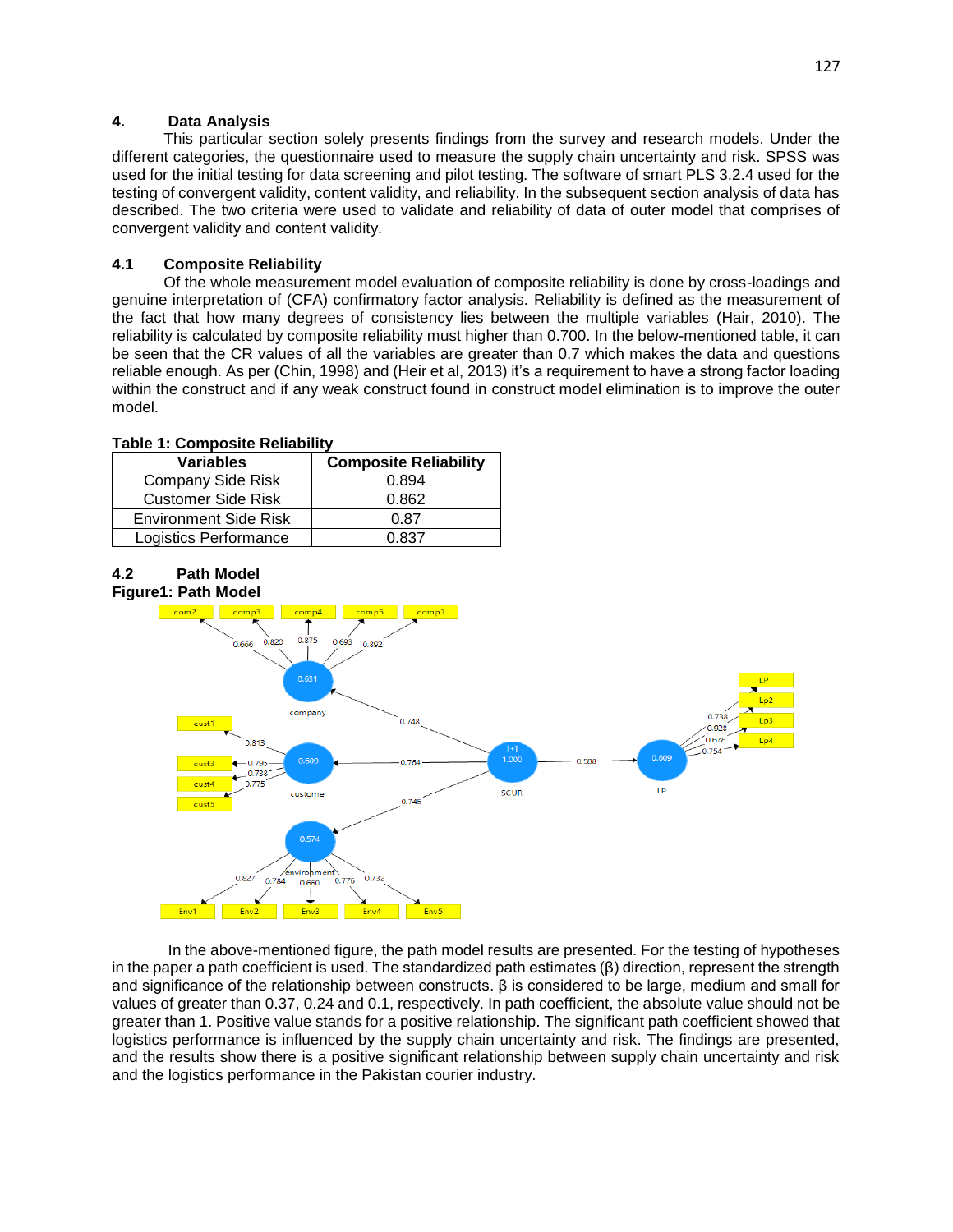## **4.3 Factor Loadings Significant**

These are the factor loadings of the constructs and their p and t values are also mentioned

| <b>Construct</b>             | <b>Item</b>       | Loadings | t-value | p-value |
|------------------------------|-------------------|----------|---------|---------|
| <b>Environment Side Risk</b> | Env1              | 0.826    | 40.958  | 0.000   |
|                              | Env2              | 0.784    | 42      | 0.000   |
|                              | Env <sub>3</sub>  | 0.659    | 21.725  | 0.000   |
|                              | Env4              | 0.776    | 26.097  | 0.000   |
|                              | Env <sub>5</sub>  | 0.733    | 14.019  | 0.000   |
|                              | Lp1               | 0.772    | 27.287  | 0.000   |
|                              | Lp2               | 0.921    | 77.24   | 0.000   |
| <b>Logistics Performance</b> | Lp3               | 0.731    | 18.319  | 0.000   |
|                              | Lp4               | 0.679    | 15.218  | 0.000   |
| <b>Company-Side Risk</b>     | Comp <sub>2</sub> | 0.676    | 19.237  | 0.000   |
|                              | Comp3             | 0.824    | 41.4    | 0.000   |
|                              | Comp4             | 0.878    | 37.62   | 0.000   |
|                              | Comp5             | 0.684    | 20.815  | 0.000   |
|                              | comp1             | 0.885    | 35.469  | 0.000   |
| <b>Customer Side Risk</b>    | cust1             | 0.813    | 33.039  | 0.000   |
|                              | cust3             | 0.795    | 48.26   | 0.000   |
|                              | cust4             | 0.737    | 32.292  | 0.000   |
|                              | cust5             | 0.775    | 33.407  | 0.000   |

#### **Table 2: Factor Loadings**

## **4.4 Convergent Validity**

 To measure the convergent validity, it needs to be completed in three phases. Firstly, it's a requirement to have a strong factor loads within the model i.e. greater than 0. 7 (Gefen and Straub, 2005), the average variance extracted (AVE) needs to be calculated and it should be greater than 0.5 (Fornell and Larcker, 1981) and lastly is the composite reliability (CR) which should be 0.7 or greater than. The following table shows all the above-mentioned assumptions.

### **Table 3: Convergent Validity**

|                              |                         |                              | <b>Average Variance Extracted</b> |
|------------------------------|-------------------------|------------------------------|-----------------------------------|
| <b>Variables</b>             | <b>Cronbach's Alpha</b> | <b>Composite Reliability</b> | (AVE)                             |
| <b>Company Side Risk</b>     | 0.895                   | 0.894                        | 0.631                             |
| <b>Customer Side Risk</b>    | 0.862                   | 0.862                        | 0.609                             |
| <b>Environment Side Risk</b> | 0.87                    | 0.87                         | 0.575                             |
| Logistics Performance        | 0.841                   | 0.837                        | 0.579                             |

#### **4.5 Correlation of Discriminant Validity**

 Below is the table of this criterion for examination of discriminant validity which was introduced by Fornell & Larcker (1981). The items of the construct should have variances among these more than the lying on other particulars of the constructs.

| <b>Constructs</b>  | LΡ    | <b>SCUR</b> | Company | <b>Customer</b> | <b>Environment</b> |
|--------------------|-------|-------------|---------|-----------------|--------------------|
| <b>LP</b>          | 0.781 |             |         |                 |                    |
| <b>SCUR</b>        | 0.591 | 1.000       |         |                 |                    |
| Company            | 0.639 | 0.748       | 0.795   |                 |                    |
| <b>Customer</b>    | 0.628 | 0.764       | 0.878   | 0.781           |                    |
| <b>Environment</b> | 0.764 | 0.746       | 0.916   | 0.871           | 0.758              |

#### **Table 4: Correlation and Discriminant Validity**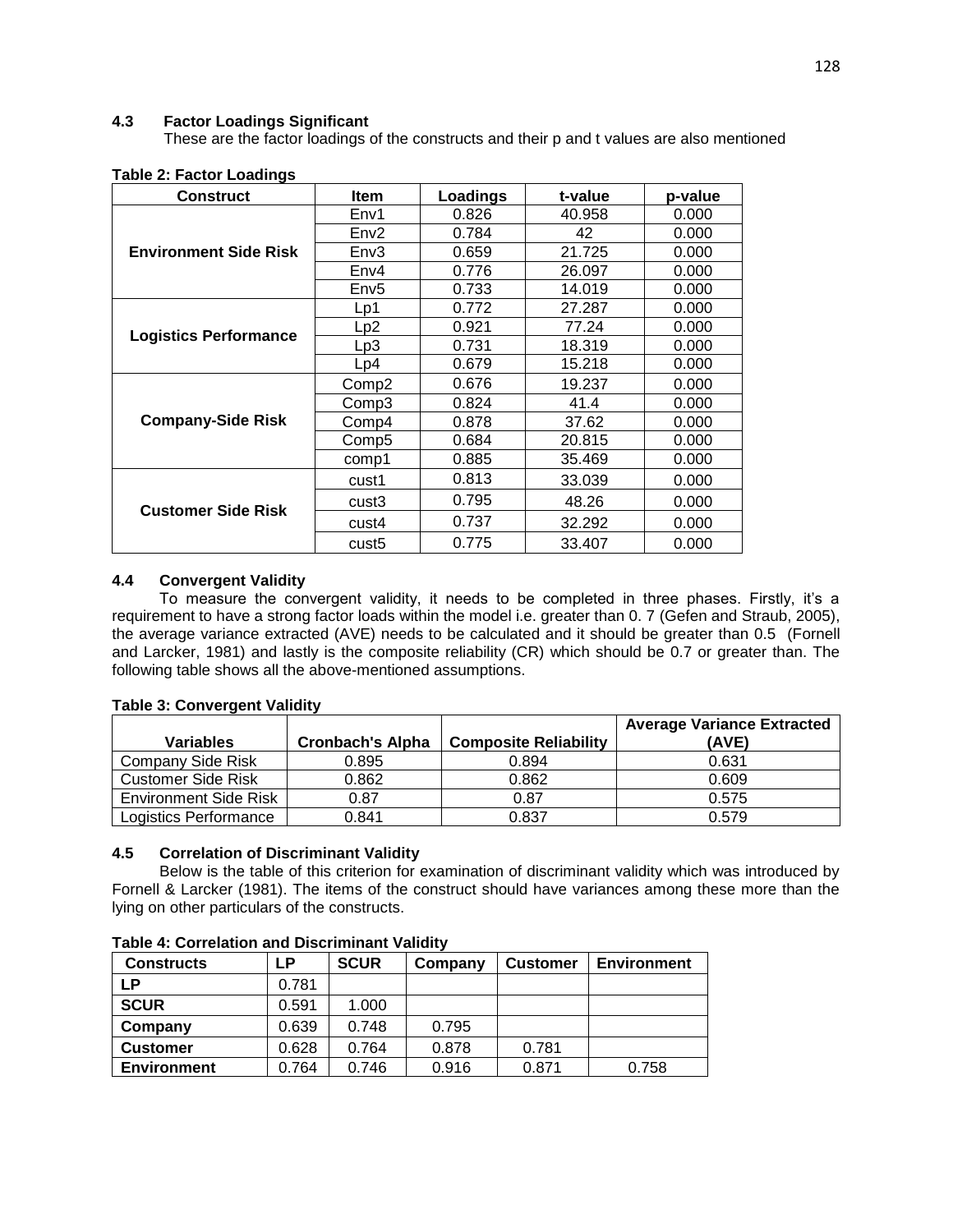### **3.7 Model Evaluation and Hypothesis Testing**



**Figure 2: Hypothesis Testing**

 The hypothesis testing and model evaluation performed by PLS structure equation modeling. The results are significant and positive with supply chain uncertainty and risk i.e. (0.000), (0.000) and (0.000) respectively. The results are presented and it shows that the value of supply chain uncertainty and risk is (0.000) which is significant and shows positive relationship with logistics performance. According to the below mentioned figure of SEM model it represents the relationship between the independent variables to dependent variables by the medium of supply chain uncertainty and risk. The beta values of all the independent variables is positive which significantly impacting on supply chain uncertainty and risk.

| <b>Hypothesis</b>          | <b>Standard Deviation</b><br>(STDEV) | T-values | P-values | <b>Decision</b> |
|----------------------------|--------------------------------------|----------|----------|-----------------|
| $SCUR - D LP$              | 0.046                                | 12.351   | 0.000    | Supported       |
| SCUR -> company side risk  | 0.039                                | 18.496   | 0.000    | Supported       |
| SCUR -> customer side risk | 0.037                                | 19.422   | 0.000    | Supported       |
| SCUR -> environment risk   | 0.036                                | 19.478   | 0.000    | Supported       |

#### **Table 5: Hypothesis Testing**

 The above testing of hypothesis shows the relationship between the variables have positive relationship and the p value of all the variables is less than 0.05 which has been confirmed that the variables that were took out for the study has significantly impact on logistics performance. Therefore, we conclude that the hypothesis of the study has been accepted so it would recommend the factors of customer side risk, company side risk and environment risk have significantly impact on supply chain uncertainty which definitely impact to the logistics performance of the courier companies.

# **5. Discussion**

 The study relies in finding the effect of the customer risk, company risk and environmental risk on the supply chain activities, however, the statistical findings clearly evaluates that there are a significant effect of all the risk related factors on supply chain, however, the researcher has rejected the null hypothesis and suggests that the alternative hypothesis has been proved. Moreover, qualitative findings provide a clear understanding and evidence of the fact that logistics plays an essential role in increasing the success of the business. In addition, the discussion clearly reveals an overview of the achievement of logistics in the courier industries. Company risk is the most notable factor that relates to the internal risk factors of the company however, customer risk relates to the external risk of the company.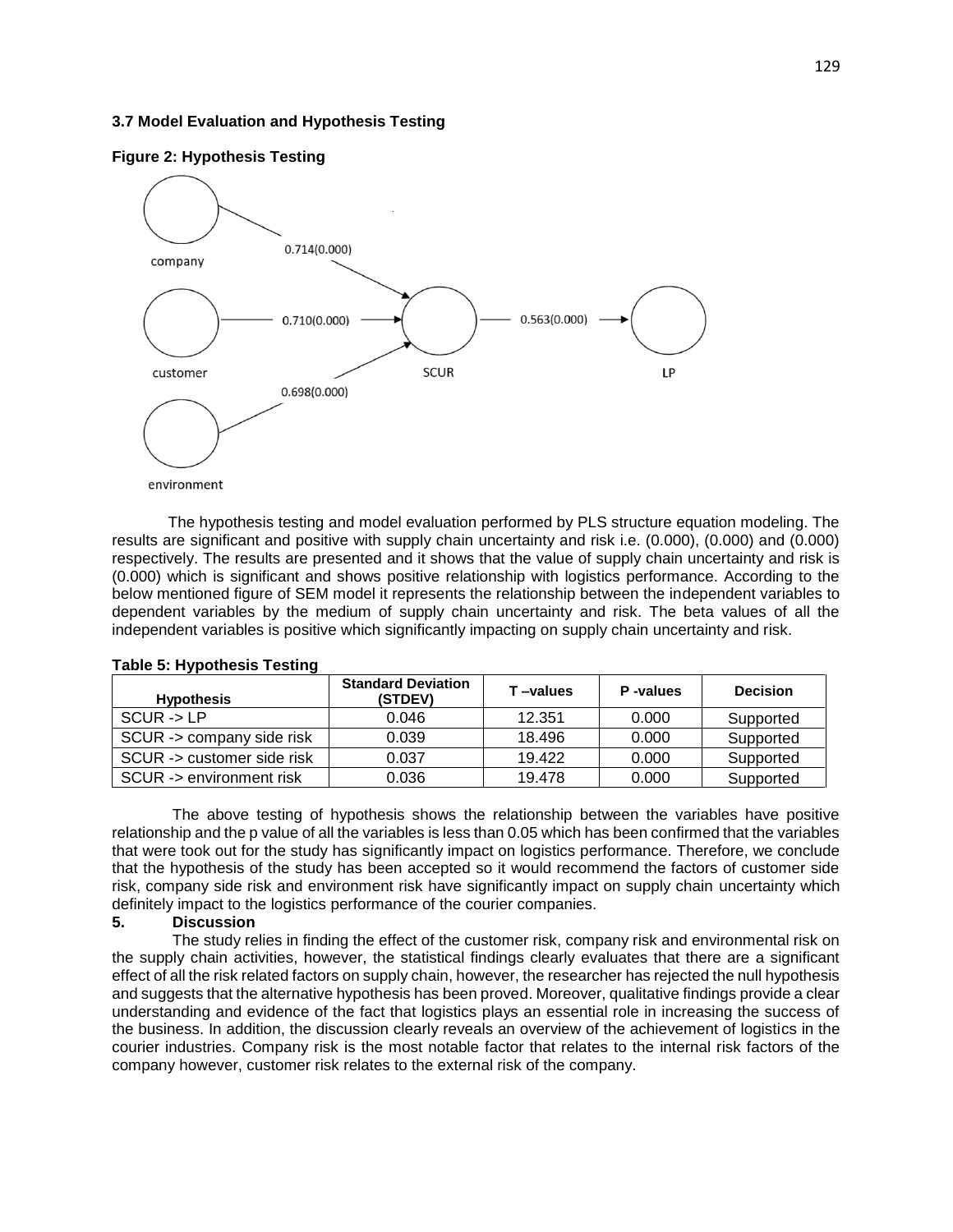The results in the study reveal that there has been a significant impact of each of the independent variables including customer side, company side and environment side risk on the logistics performance of the company. The results seem to be different from the Australian study as the risk factors regarding each of the independent variable is different and the non-financial factors are quite different which varies the results (Wang, 2018). The following table will show the difference in the results of the Australian and Pakistan Courier Industry.

| <b>Findings of Australian Courier Industry</b>  | <b>Findings of Pakistan Courier Industry</b>         |
|-------------------------------------------------|------------------------------------------------------|
| Supply chain uncertainty has negative effect on | Supply chain uncertainty has significant and         |
| logistics performance. Moreover, the greatest   | positive impact on logistics performance and the     |
| impact of supply chain uncertainty and risk was | greatest impact of supply chain uncertainty and risk |
| from outside company in the Australian courier  | was from environmental side in the Pakistan          |
| industry.                                       | courier industry                                     |
| The standardized value of beta is negative      | The standardized value of beta is positive           |

#### **6. Conclusion**

 The study aims at providing a notable evaluation on the customer risk, company risk and economic risk on the supply chain department of the courier industry in Pakistan. However, the study emphasizes that there is a significant effect of all these risks on the logistics performance of the company that directly interrelates with the company progress and success. In addition, the study discusses that the important factors regarding the risks related to the customers, company, and environment. The study also emphasizes the healthy recommendations that could help the company to tackle the major supply chain failures and risk related to supply chain activities.

 The findings of the study showed that the beta values of all the independent variables is positive which is significantly impacting on supply chain uncertainty and risk. The positive value of Beta showed that there is a positive relationship among the variables and the greater impact on the logistics performance is expected to come from environmental side (t-value =19.47). The positive value of beta of all the variables showed the positive relation among the factors. As discussed, that supply chain management must be always safe and secure, the ideas and strategies to tackle with the consequences of the supply chain have been discussed briefly (Nordas, Pinali, & Grosso, 2006). The discussion states that the logistics are the main tool which helps in maximizing the profit by trading the goods and services from the manufacturing point to the main ends hence it has several aspects that impose difficulty and obstruction at each stage. These hurdles and obstacles include the custom management, geographic and environmental barriers, and complexity in the procedural requirements; therefore, the physical inspection of the tool is an important activity to be implemented.

In this contemporary world, courier industry has been playing well and the competition has been seen to be increased in the trading activities, therefore, the courier industry must make the focus on the logistic performance and infrastructure to make it possible regarding the proper integration of the activities to reduce logistics related constraints. In addition, with respect to customer risk, there are some of the customers, who seems to be a danger for the company and might be a big risk that affects the company performance. The type of risk seems to be associated between the customers and the company and the operations interrelated to the courier company. It is the foremost duty of the company to deliver good quality goods from the point of origination to the point of destinations (Gani, 2017).

As per the view of the discussion, it has been also noted that the infrastructure in logistics tends to play an important role in making long-term effects for the company. This is the reason that the courier industry must have to focus on the national and international logistics to build up the mechanism and connections among the departments (Feng et al, 2012; Arvis et al., 2014). Moreover, for the courier industry there is a strict need of making the global logistics efficient hence this helps in increasing the level of customer satisfaction and integration with the economic growth (Bai et al., 2004).

Pakistan does not have a well-organized logistic system thus the company must support in making the transportation strong (Zuraimi et al., 2013). With respect to the supply chain, the complexities have been increasing with the passing time and associated risk with the customers, company, and environment.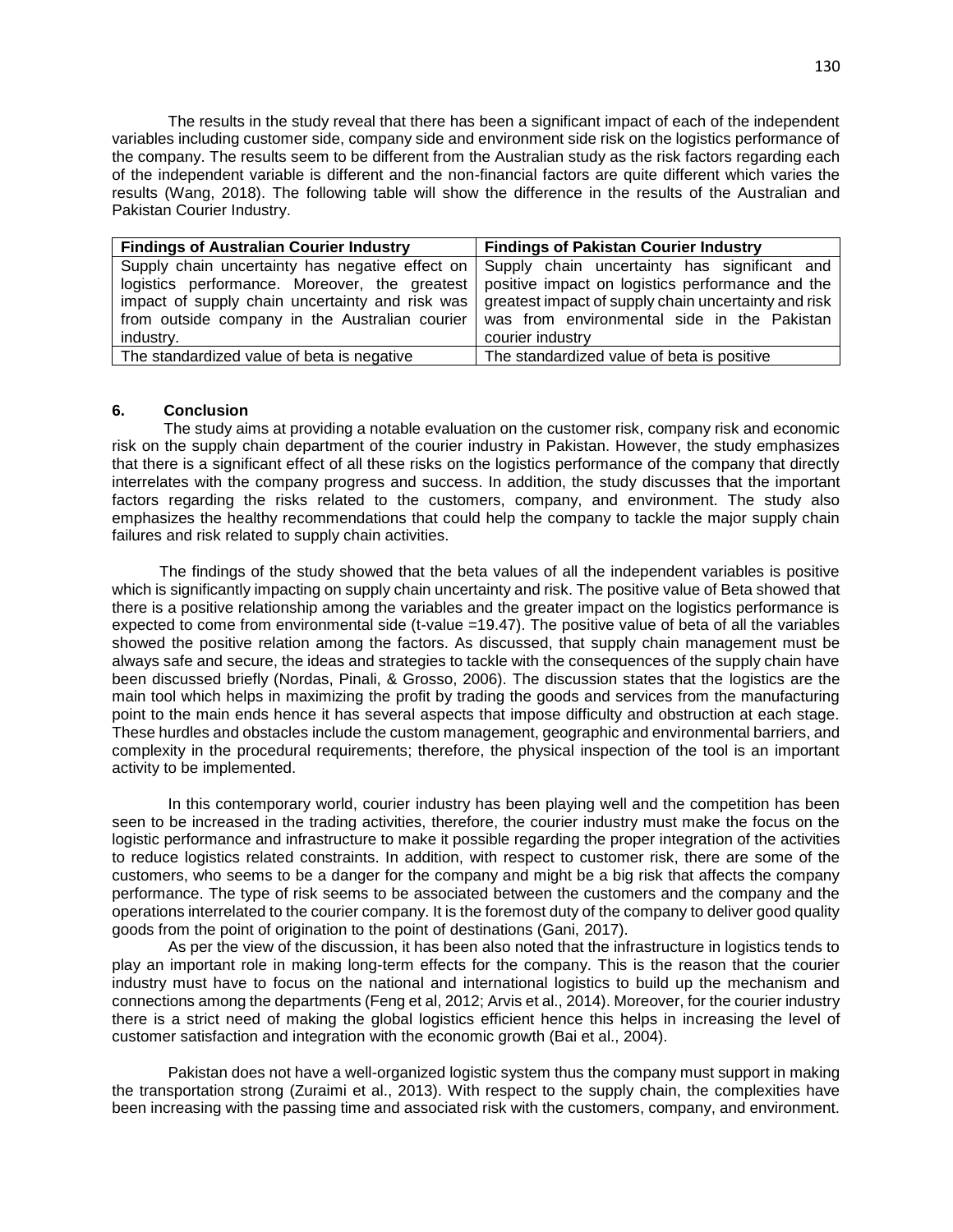It has been also noted that there are some of the direct players of the supply chain management that includes the retailers, customers and the producers thus all these players could be the reason of risk in the logistics management, therefore, all of them must be managed successfully.

Logistics infrastructure in macro level requires long-term sustained efforts of regional and national governments (Feng et al., 2012; Arvis et al., 2014). Thus, it is natural that Building regional and national logistics as dependable linkage mechanisms becomes one of the top industrial policy priorities (Alliance for European Logistics, 2011; Faber, 2014; Research Office Information Services, 2015). The logistics under both the aspects either domestic or global needs an efficient network to deliver the products and services timely. In order to this, the long-term plans are made to enhance the network which includes the connection with all kinds of transportation networks such as air, land water etc to boost the economic growth of the country (Bai et al., 2004; Blyde & Molina, 2015). Countries with well-organized logistics systems have excellent maritime transportation systems, road systems, waterways, and rail systems (Zuraimi & Ibrahim, 2013). Finally, the study done is only focusing on the Pakistan courier industry and any generalization about the other industries must be prepared with attentiveness. As per the fact that the supply chain uncertainty also impacts other areas except for the logistics capability, the researcher suggests the future scholars investigate the resource-based approach for eliminating the supply chain uncertainties by taking it to the different contexts.

# **7. Future Recommendations**

 With respect to the entire study, there is a certain risk that creates a bad impact on the supply chain management of the company hence the best recommendations are as follows

- The implementation of enterprise risk management has been considered as the notable suggestions to tackle the risk
- The implication of the strategic requirements including the insurance and limitations could help in reducing supplier's risk
- The financial stability and visibility of the suppliers must be strong
- The customers must be provided with significant services as they might become a major risk for the company
- The supplier assessment evaluation could be also useful in identifying the supply and environmental risks.

 The study could be further explored in the future however, the disruptions in the supply chain and the decision making regarding the supply chain could be made into consideration for the future study. The researchers could study in detail about the quantitative and qualitative technique of supply chain management and must examine other companies of Pakistan to extend the area of research. In addition, some theoretical perspectives must be reviewed to consider the opportunities for future concerns regarding supply chain risk. Due to the fact that the supply chain uncertainty also impacts other areas other than the logistics capability, the study suggests the future scholars examine the resource-based approach for eliminating the supply chain uncertainties by taking it to the different contexts.

## **7.1 Research Implications**

 The present study focuses on the Pakistan courier industry. This might limit the implication of the findings in the different countries. Though, the research model is valid in the different context. The findings have offered the direction in the incorporation of the strategies to handle the supply chain uncertainty and risk and enhance the logistics performance. The findings may also serve to enlighten both the academic and practitioners to know and give central focus to the supply chain uncertainty and risk in the courier industry.

# **References**

- Ahmed, A., & Ahsan, H. (2011). The contribution of the services sector in the economy of Pakistan. *Working Papers & Research Reports*, *2011*.
- Arvis, J., Saslavsky, D., Ojala, L., Shepherd, B., Busch, C. & Raj, A. (2014). Connecting to Compete 2014 – Trade Logistics in the Global Economy: The Logistics Performance Index and Its Indicators, World Bank, Washington, DC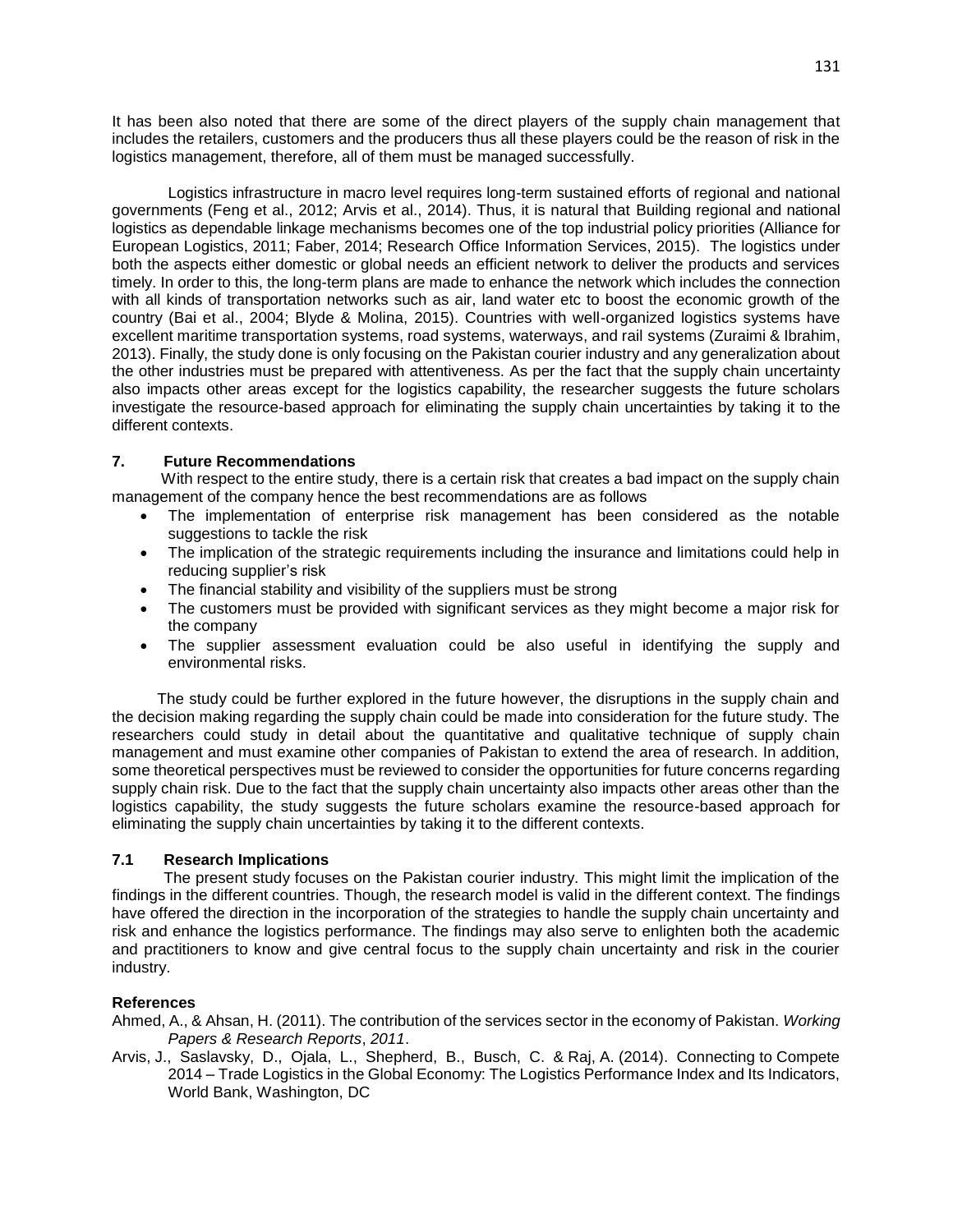- Aven, T. (2011). Quantitative Risk Assessment: The Scientific Platform, Cambridge University Press, New York.
- Bai, C., Du, Y., Tao, Z. & Tong, S.Y. (2004). Local protectionism and regional specialization: China's industries', Journal of International Economics, 63(2),397–417.
- Chow, G., Heaver, T. D., & Henriksson, L. E. (1994). Logistics performance: definition and measurement. *International journal of physical distribution & logistics management*, *24*(1), 17-28.
- Christopher, M & Lee, H. (2004). 'Mitigating supply chain risk through improved confidence', International Journal of Physical Distribution & Logistics Management, 34(50), 388-96.
- Christopher, M. (1998). Logistics and supply chain management: strategies for reducing cost and improving service, 2nd edn, Financial Times Management, London.
- Cohen, S & Roussel, J. (2005). Strategic supply chain management: the five disciplines for top performance, McGraw-Hill, NY.
- Coyle, JJ, Langley, CJ, Gibson, BJ, Novack, RA & Bardi, EJ. (2008). Supply chain management: a logistics perspective, 8th edn, South-Western Cengage Learning, OH
- Dawn News. (2011). Removal of hurdles in logistics, supply chain sought. Retrieved from [https://www.dawn.com/news/675311.](https://www.dawn.com/news/675311)
- Feng, M., Mangan, J. & Lalwani, C. (2012). Comparing port performance: Western European versus Eastern Asian ports', International Journal of Physical Distribution and Logistics Management, 42(5), 490–512
- Gani, A. (2017). The Logistics Performance Effect in International Trade. *The Asian Journal of Shipping and Logistics*, *33*(4),279-288.
- Helena, F. (2012). Performance management in supply chains: logistics service providers' perspective', International Journal of Physical Distribution & Logistics Management, 42(3), 296–311.
- Hudson, W.R., Haas, R. & Uddin, W. (1997). *Infrastructure management: Integrating design, construction, maintenance, rehabilitation, and renovation* (Vol. 9). New York: McGraw-Hill.
- Jüttner, U, Peck, H & Christopher, M. (2003). Supply Chain Risk Management: Outlining an Agenda for Future Research, International Journal of Logistics Research and Applications 6(4), pp. 197-210
- Kimmons, R. (2018). Logistics Performance. Retrieved from [https://smallbusiness.chron.com/logistics](https://smallbusiness.chron.com/logistics-performance-24822.html)[performance-24822.html](https://smallbusiness.chron.com/logistics-performance-24822.html)
- Knight, FH. (1921). Risk, Uncertainty and Profit, Houghton Mifflin Company, Boston, New York.
- Leighton, RM. (2012). Logistics, Oxford University Press, UK
- Manuj, I & Mentzer, JT. (2008). 'Global supply chain risk management', *Journal of Business* Logistics, 29(1), 133–55.
- March, J & Shapira, Z. (1987). 'Managerial Perspectives on Risk and Risk Taking', 33(11), 1404-18
- McManus, H & Hastings, D. (2006). 'A framework for understanding uncertainty and its mitigation and exploitation in complex systems', IEEE Engineering Management Review, 4(3), 81
- Miller, KD. (1992), A Framework for Integrated Risk Management in International Business, Journal of International Business Studies 23(2), p. 311.
- Murugesan, P, Natarajan, T & Lakshminarayanan, M. (2013). 'Assessment of supply chain risk: scale development and validation', Benchmarking: An International Journal, 20,(1), 79–105.
- NORDAS, H. K., PINALI, E., & GROSSO, M. G. (2006). Logistics and time as a trade barrier", OECD Trade Policy Working Paper, No. 35, OECD, Paris
- Olson DL, & Wu D. (2011). Risk management models for supply chain: a scenario analysis of outsourcing to China. Supply Chain Manag Int J; 16(6): 401-8.
- Pichet, K & Shinya, H. (2008). 'Evaluating the logistics performance of intermodal transportation in Thailand', Asia Pacific Journal of Marketing and Logistics, vol. 20, no. 3, pp. 323–42. pp.397–417.
- Prater, E. (2005). A Framework for Understanding the Interaction of Uncertainty and Information Systems on Supply Chains, International Journal of Physical Distribution & Logistics Management 35(7), 524-539.
- Richard, W & Rein, J. (2004). 'Customer perceptions of logistics outsourcing in the European consumer goods industry', International Journal of Physical Distribution & Logistics Management, 3498), 628– 44.
- Rodrigues, VS, Potter, A & Naim, MM. (2010). 'The impact of logistics uncertainty on sustainable transport operations', International Journal of Physical Distribution & Logistics Management, 40(12), 61–83.